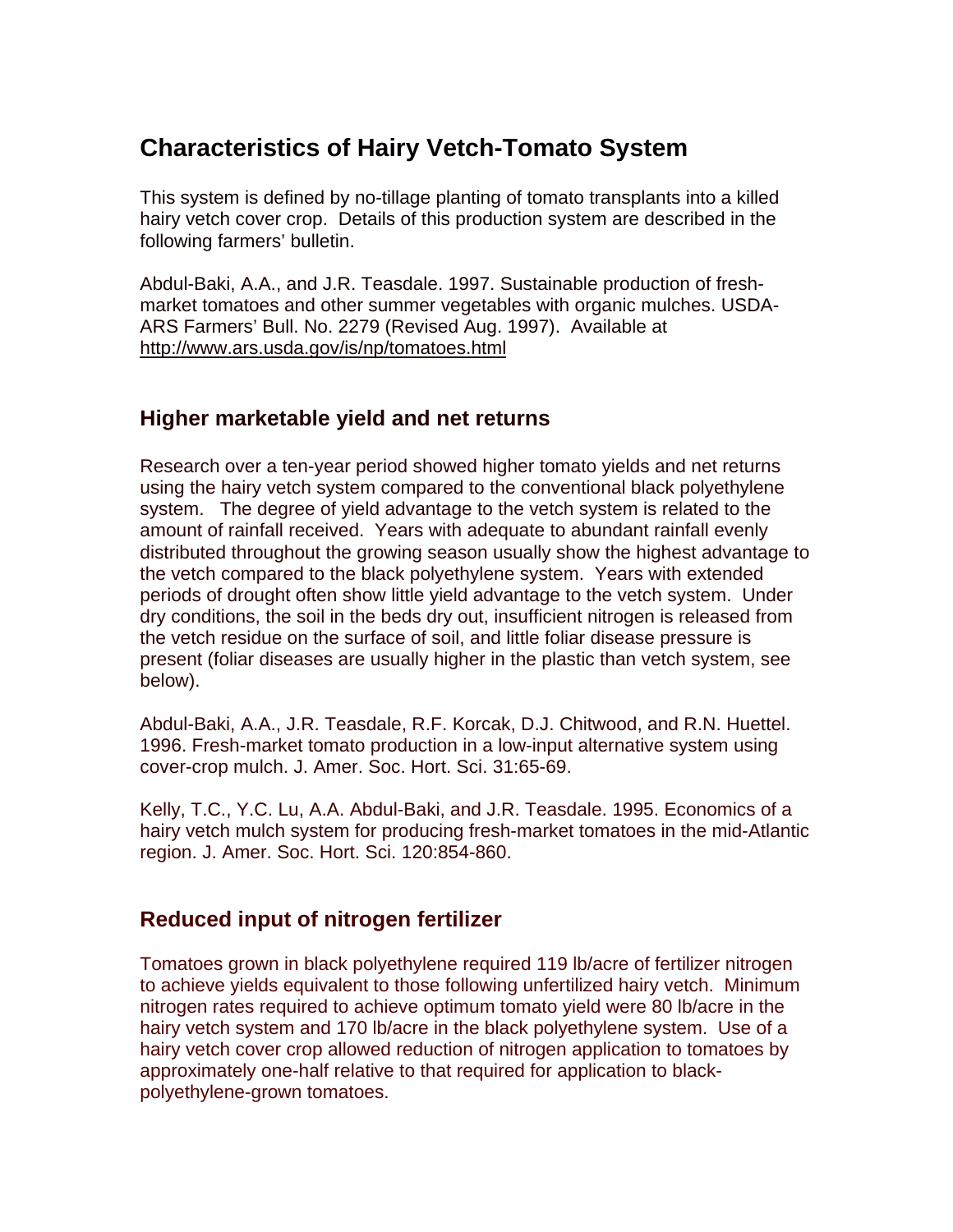Abdul-Baki, A.A., J.R. Teasdale, and R.F. Korcak. 1997. Nitrogen requirements of fresh-market tomatoes on hairy vetch and black polyethylene mulches. HortScience 32:217-221.



## **Higher leaf area and leaf area duration**

Tomatoes in black polyethylene mulch initially grew at a faster rate than those in hairy vetch mulch, presumably because of faster soil warming under the black polyethylene. Later in the season, tomatoes produced greater leaf area and maintained that leaf area over a longer period in the hairy vetch mulch than in the black polyethylene mulch. Leaf area duration, a measure of leaf area across time, is often highly correlated to yield and can explain the higher yield of tomatoes in the hairy vetch mulch. Higher leaf areas are associated with delayed leaf senescence and reduced foliar disease in the hairy vetch grown tomatoes.

Teasdale, J.R., and A.A. Abdul-Baki. 1997. Growth analysis of tomatoes in black polyethylene and hairy vetch production systems. HortScience 32:659-663.

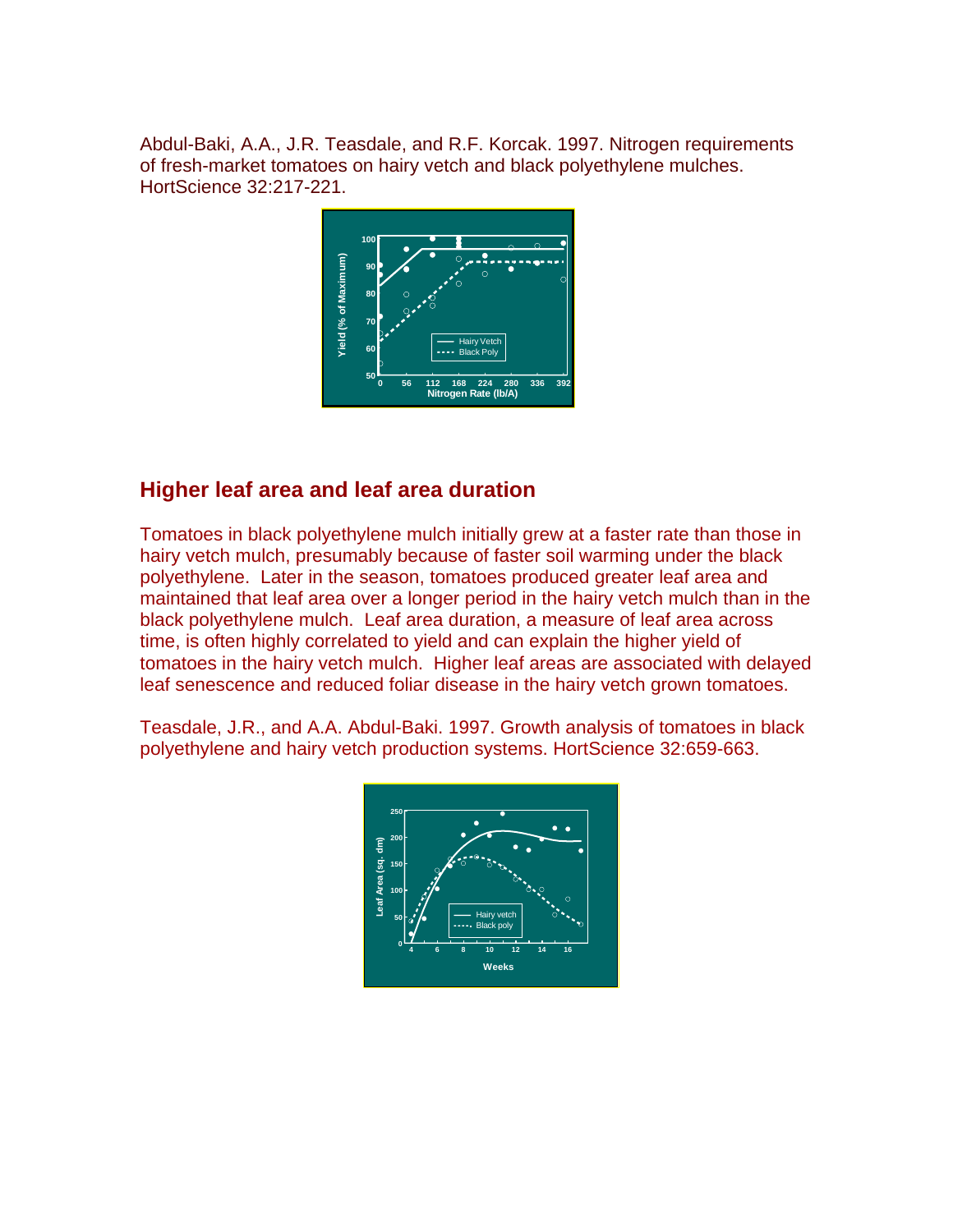#### **Reduced foliar diseases and fungicides**

One factor contributing to maintenance of a high leaf area is reduced foliar disease. Early blight epidemics of tomato in association with four soil mulching practices on raised beds were studied over three years. A hairy vetch mulch that completely covered the soil surface reduced soil particle dispersal by raindrops compared to dispersal by the other treatments that left part or all of the soil bare during the early weeks of the season. A similar pattern of response to mulch treatments was observed for development of early blight epidemic on tomato foliage suggesting a causal relationship. Thus, a mulch of hairy vetch residue that provides complete ground cover can reduce spread of foliar diseases by acting as a physical barrier that reduces dispersal of soil and water borne pathogens. Tomatoes in a hairy vetch mulch had negligible yield loss from early blight whereas yield loss by tomatoes in bare soil averaged 13% of that obtained in the disease-free plots treated with a weekly fungicide.

Mills, D.J., Coffman, C.B., Teasdale, J.R., Everts, K.B., and Anderson, J.D. Factors associated with foliar disease of staked fresh market tomatoes grown under differing bed strategies. Plant Dis. 86:356-361. 2002.

Mills, D.J., Coffman, C.B., Teasdale, J.R., Everts, K.B., Abdul-Baki, A.A., Lydon, J. and Anderson, J.D. Foliar disease in fresh-market tomato grown in differing bed strategies and fungicide spray programs. Plant Dis. 86:955-959. 2002.



Figure. Coverage of splash panels by soil after rainfall events during the first half of June, area under the early blight disease progress curve for the lower and middle tomato canopy in the absence of fungicide, and yield loss from tomatoes grown with versus without fungicide in beds with bare soil (B), incorporated compost (C), black polyethylene mulch (P), or hairy vetch mulch (V). Bars with the same letter are not significantly different (P=0.05).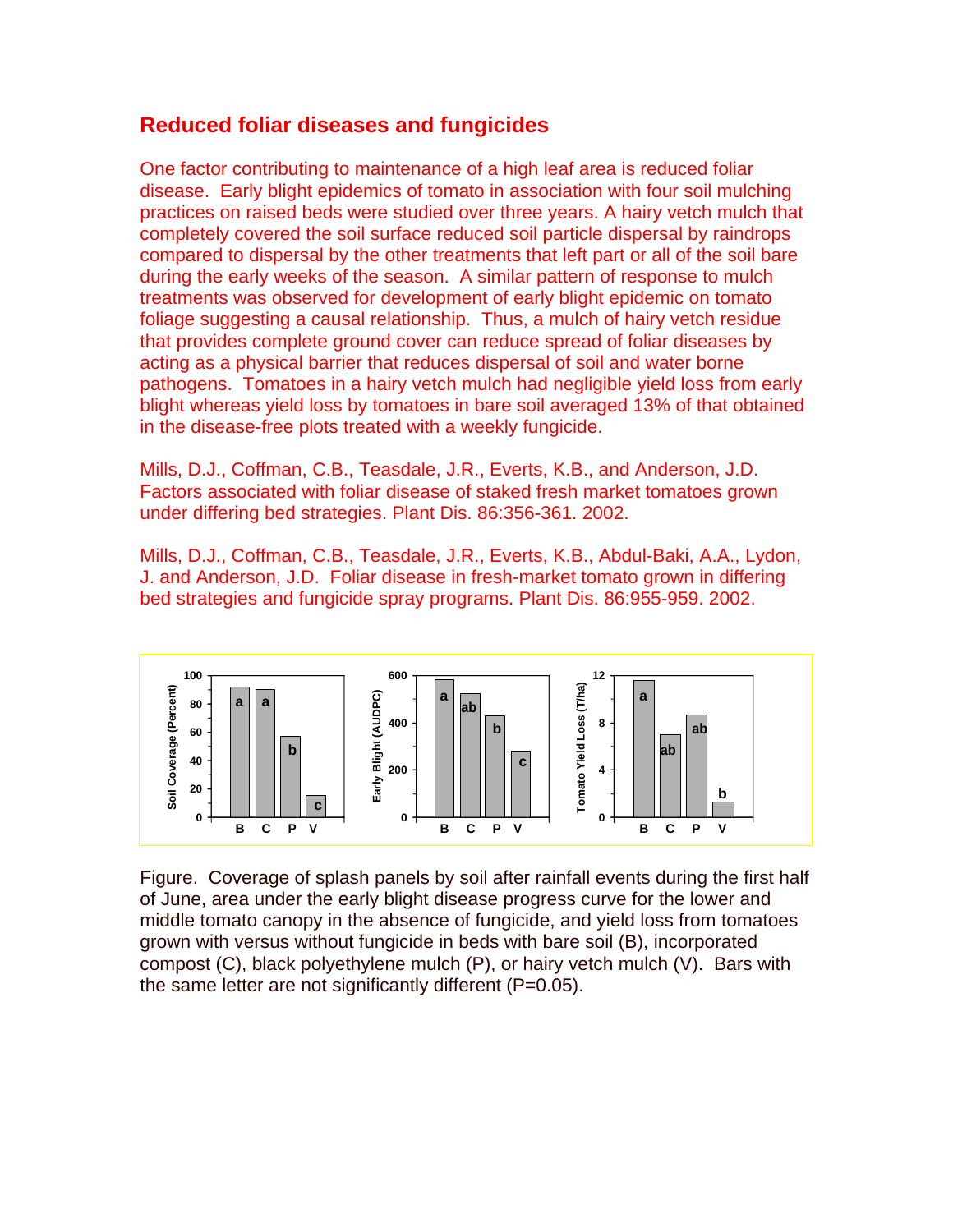#### **Reduced Colorado Potato Beetle**

A study was conducted to compare the effects of black plastic and hairy vetch mulch killed by either mowing with a flail mower or rolling with a drum fitted with angle iron on Colorado potato beetle colonization of and damage to plots of staked fresh-market tomatoes. Overwintered beetles were collected from other locations and released. Vertical aluminum barrier strips were placed around each block to facilitate beetle establishment. Insects were counted at weekly intervals on all plants in each plot. Colorado potato beetle establishment occurred at a lower rate on tomatoes transplanted into hairy vetch than on those transplanted into black plastic mulch. These findings illustrate that an additional benefit of using a hairy vetch organic mulch in the production of staked freshmarket tomatoes is greater resistance of the crop to invasion and damage by this pest. Yield of tomatoes in black polyethylene suffered a 19% loss whereas those in hairy vetch had only a 5 to 7% loss due to Colorado potato beetle damage.

Teasdale, J.R., Abdul-Baki, A.A., Mills, D.J., and Thorpe, K.W. Enhanced pest management with cover crop mulches. Acta Horticulturae 638:135-140. 2004.



Figure. Effects of black polyethylene mulch (BP) or hairy vetch killed by mowing (VM) or rolling (VR) on establishment of Colorado potato beetle adults and larvae and on tomato yield loss when grown with versus without insecticide. Bars with the same letters are not significantly different (P=0.05).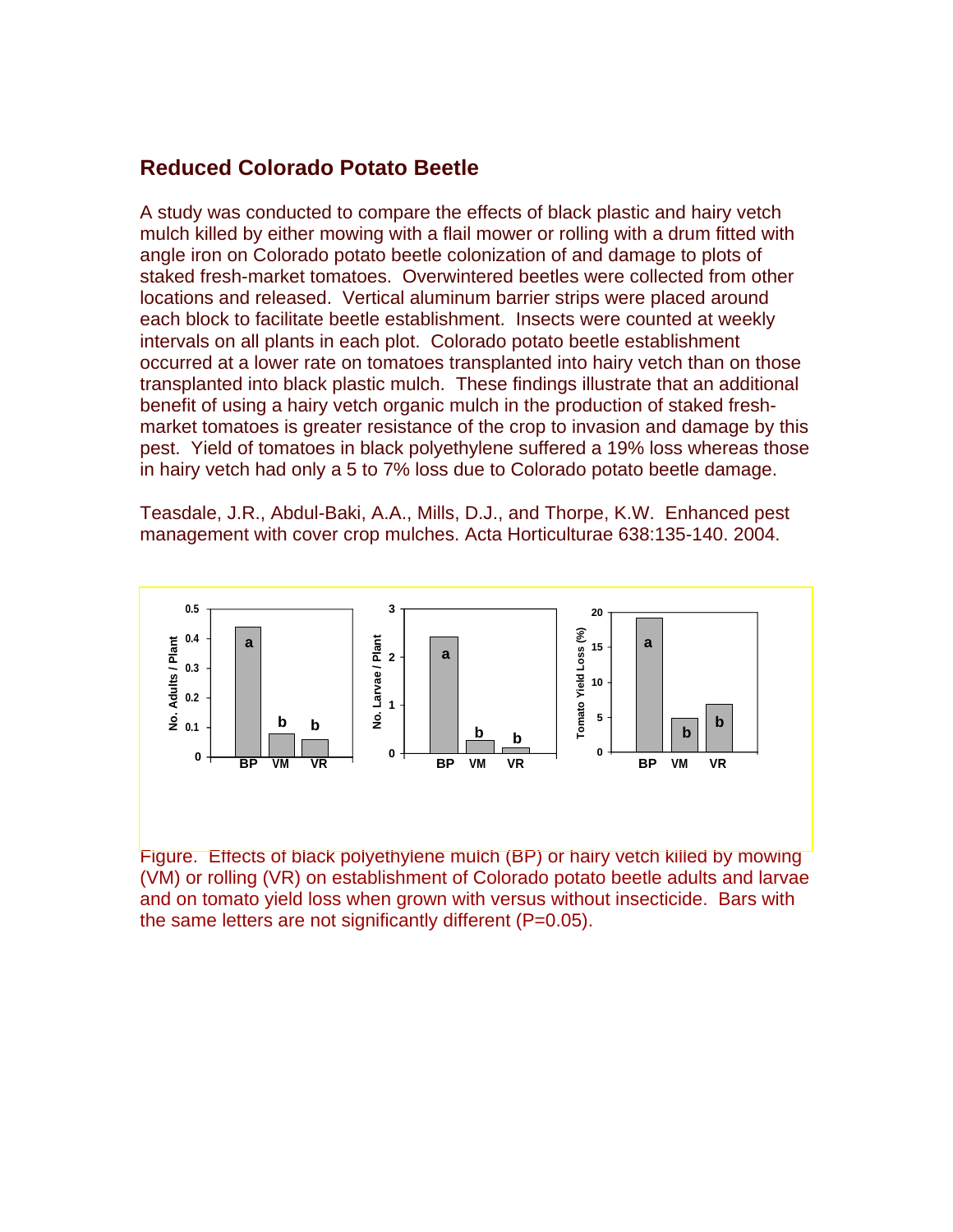### **Gene activation**

There is a molecular basis for delayed leaf senescence and tolerance to diseases in tomato plants cultivated in a hairy vetch mulch. In hairy vetchcultivated plants, expression of specific and select classes of genes is upregulated compared to those grown on black polyethylene mulch. These include N-responsive genes such as NiR, GS1, rbcL, rbcS, and G6PD; chaperone genes such as hsp70, and BiP; defense genes such as chitinase and osmotin; a cytokinin-response gene CKR; and gibberellic acid 20 oxidase. The transcripts of these genes are at a higher steady-state level in vetch-grown tomato leaves, which is an indication of efficient utilization and mobilization of N, higher photosynthetic rates, higher carbon mobilization, sustained reducing power, and defense promotion. The net result is that these tomato plants live longer, have delayed leaf senescence, and are tolerant to diseases.

Kumar, V., Mills, D.J., Anderson, J.D., and Mattoo, A.K. An alternative agriculture system is defined by a distinct expression profile of select gene transcripts and proteins. Proc. Natl. Acad. Sci. USA. 101:10535-10540. 2004.

Kumar, V., Abdul-Baki, A., Anderson, J.D., and Mattoo, A.K. Cover crop residues enhance growth, improve yield and delay leaf senescence in greenhouse-grown tomatoes. HortScience 40:1307-1311. 2005.

Mattoo, A.K., and Abdul-Baki, A. Crop genetic responses to management: Evidence of root-to-leaf communication. pp. 221-230 In Uphoff, N. Ball, A.S. Fernandes, E. Herren, H. Husson, O. Laing, M. Palm, C. and Thies, J. (eds.) Biological Approaches to Sustainable Soil Systems. CRC Taylor & Francis, Boca Raton, FL. 2006.